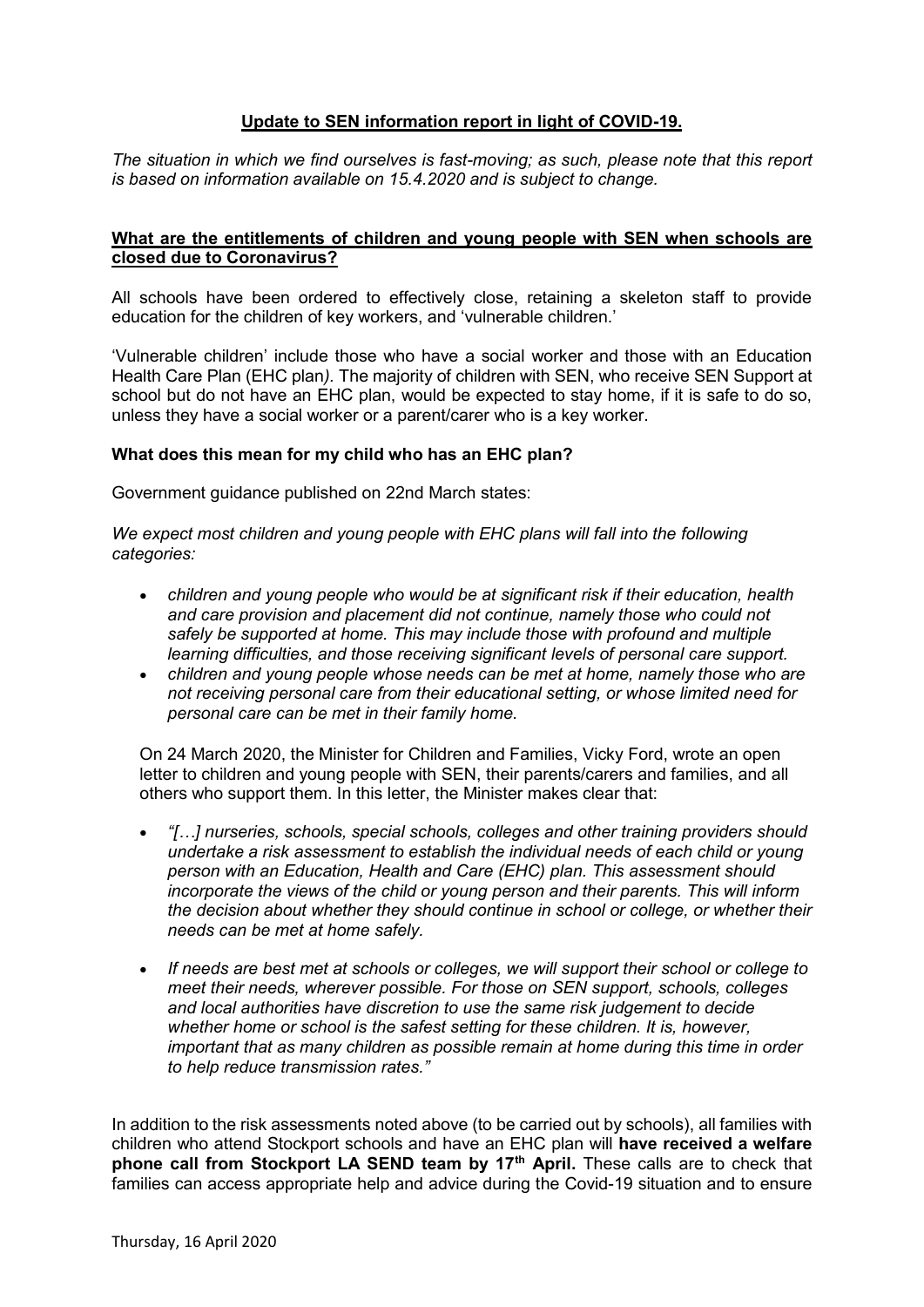that any risks to a child or young person's health, wellbeing or safety if they do not receive a particular provision or intervention, are addressed.

## **My child has an EHC plan - do I have to send them in to school?**

Despite schools staying open for some children, the guidance is quite clear: *'If it is at all possible for children to be at home, then they should be.*

Under the Coronavirus Act, the criminal penalty for parents failing to send their children to school will be temporarily dis-applied. (N.B. At the time of writing, the Secretary of State has not yet officially made the order under the Coronavirus Act ordering schools to close and thereby dis-applying the criminal penalty, but we anticipate this will happen very soon.)

## **My child has an EHC plan - does the local authority still have a legal duty to deliver provision?**

From a legal perspective this remains the case. However, given the likely significant disruption to staffing, it may be very difficult for schools or local authorities to deliver the precise provision in the EHC plan over the next few weeks. The Government has just passed the Coronavirus Act 2020 which contains two key amendments to the law:

- The absolute duty to make the provision in an EHC plan (section 42 of the Children and Families Act 2014) has been temporarily amended to a lesser duty to use 'reasonable endeavours'. This means that during the specified period the LA needs to do whatever it reasonably can to put provision in place, but if they cannot do so, they would not necessarily be breaching the law.
- The duty on schools to admit a child where the EHC plan names that school (section 43 of the Children and Families Act 2014) can be temporarily dis- applied.

As a school, we will continue to keep in touch with you. In the meantime, please contact us if you have any enquiries about the provision for your child, including how we can help with any therapy plans for your child. The contact details for our SEND Leaders are as follows;

Sandra Crofts (SENCO)

[sandra.crofts@hazelgrovehigh.co.uk](mailto:sandra.crofts@hazelgrovehigh.co.uk)

Jocelyn Buckley-Dibben (Assistant SENCO)

[jocelyn.buckleydibben@hazelgrovehigh.co.uk](mailto:jocelyn.buckleydibben@hazelgrovehigh.co.uk)

Melanie Axon (Resource Centre Manager)

[melanie.axon@hazelgrovehigh.co.uk](mailto:melanie.axon@hazelgrovehigh.co.uk)

Again, if there could be a risk to your child or young person's health, wellbeing or safety if they do not receive a particular provision or intervention, please raise this with us without delay.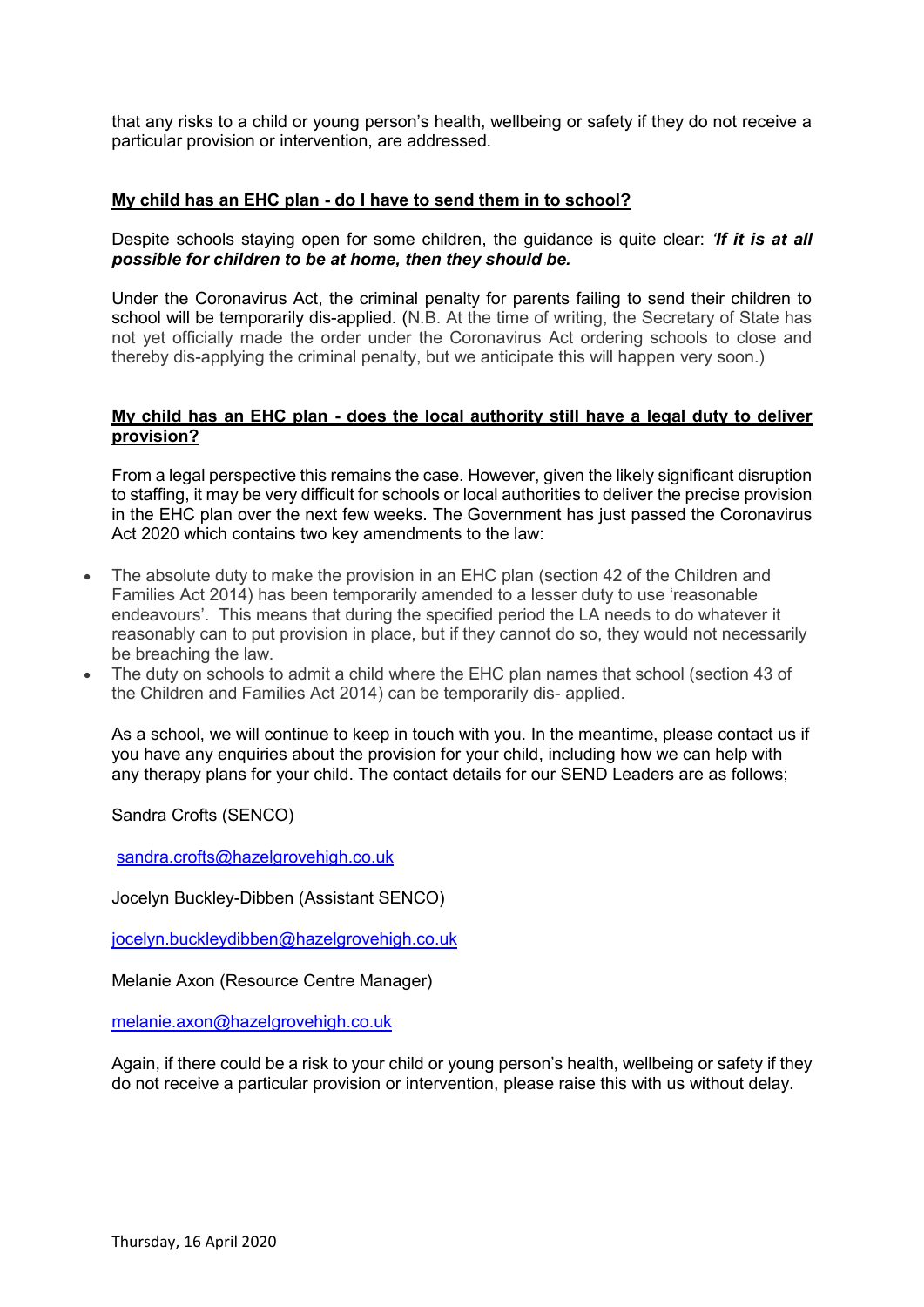## **My child has an EHC plan and was due to have an annual review. What will happen now?**

Under the Coronavirus Act, the requirement to carry out annual reviews can also be temporarily disapplied where this is considered to be "*appropriate and proportionate*". (The order bringing this into effect has not yet been made but we expect it to happen imminently.)

However, currently schools will continue to hold annual reviews if at all possible. This will of course need to be carried out remotely and we will speak to you first about how this will be managed to ensure that the contribution of parents and children/young people continue to be at the heart of the process.

## **A request for statutory assessment has been sent in for my child - do the LA still need to carry out EHC needs assessments?**

Although the Minister's open letter suggests that the government will be seeking to amend regulations on the timescales for EHC plan processes where this is appropriate because of COVID-19 as yet, no order has been passed to this effect.

Stockport LA will continue to carry out any EHC needs assessments. On a practical basis, the LA's ability to comply with deadlines may be occasionally hampered by staff absence and the way EHC needs assessments are conducted may be affected by the availability of staff and restrictions on face to face contact and working from home. However, Stockport LA will endeavour to continue to fulfil statutory duties; we can obtain information and advice and conduct virtual meetings; as such decisions about whether or not to assess will continue to be made as far as is reasonably possible.

## **My child has an EHC plan and is still attending school - how will my child's learning be supported at school?**

It is important to note the school will not be providing a full curriculum; they will be providing care for the children and incorporating education provision and a range of activities, but this will NOT be fully in line with a child's EHC provision.

## **How can I support my child's learning at home?**

If your child has an identified SEN (EHCP or SEN Support), the class teacher will take account of their needs when planning for and providing work to be completed at home. This may include:

- suggesting different ways in which children can present their work;
- giving more detailed instructions;
- providing parents with suggestions to make tasks more practical in nature;
- providing alternative work which is targeted at their level of need where they may not ordinarily access curriculum subjects at age expected levels.

If you are concerned about any of the above, please contact the school SEND Lead using the email addresses outlined above so that they can assist.

There are also some helpful resources on Stockport's local offer:

<https://stockport.fsd.org.uk/kb5/stockport/fsd/advice.page?id=zPgonwIQaX0>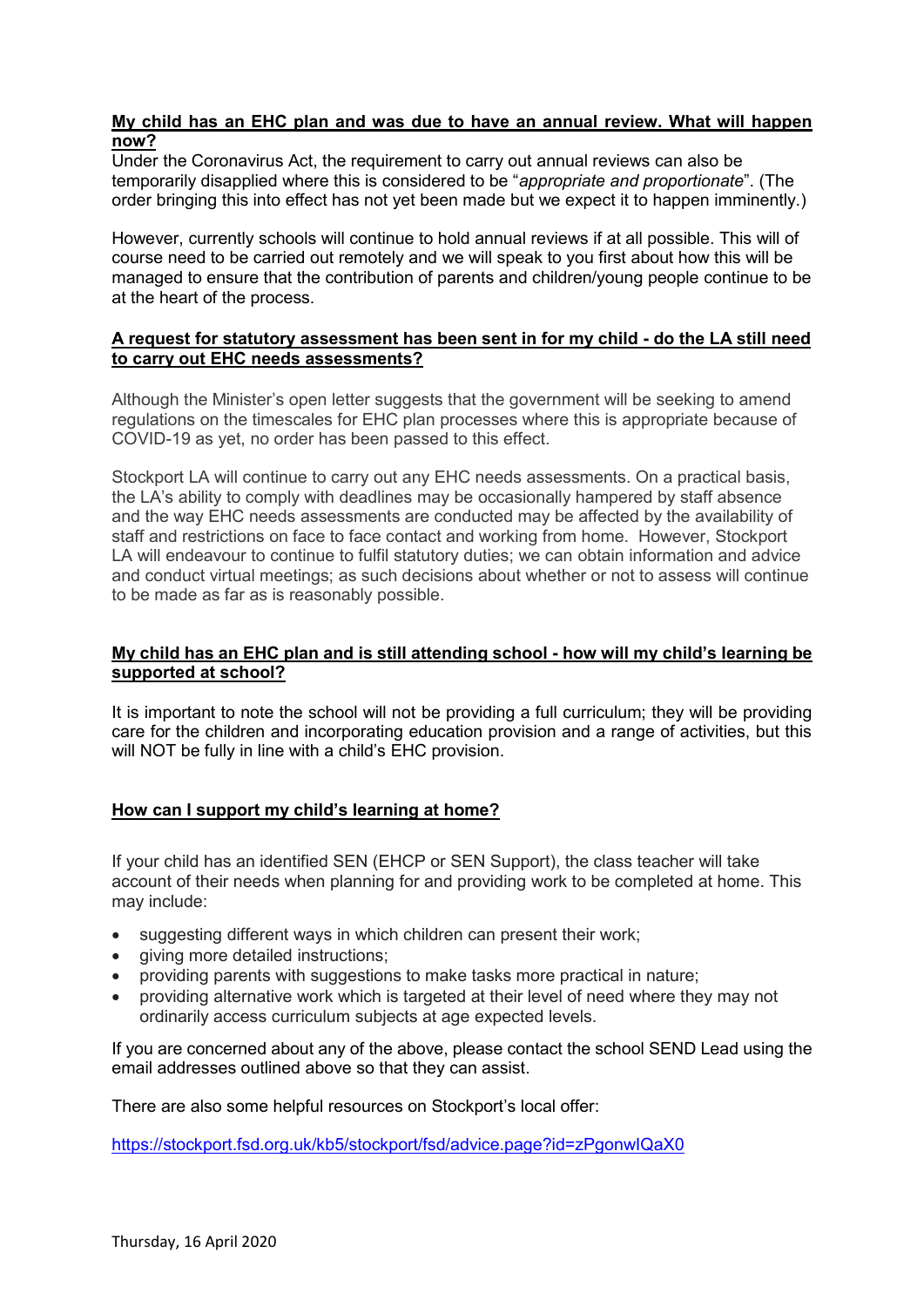# **How can I help my child cope with the changes?**

We understand that this is a significant change for many families. Please give yourself time to adjust to this new routine and above all, do not place too much pressure on yourself or your child to complete schoolwork. Maintaining positive mental health and emotional wellbeing is very important. There are some helpful resources on Stockport's local offer:

# <https://stockport.fsd.org.uk/kb5/stockport/fsd/advice.page?id=zPgonwIQaX0>

### **How long are schools likely be closed?**

At this stage no-one is able to say exactly how long schools will stay closed, though it seems clear it's more likely to be a matter of months rather than weeks, depending on how the pandemic progresses. Mr Williamson told MPs he would be "*guided by scientific and medical advice*" on reopening.

### **What plans will be made for re-integration and transition to new classes/schools?**

We know that any transitions, especially for many of our children with SEN, can be stressful and needs to be well planned, in advance, and should not be introduced abruptly. We understand that re-integration back in to school and/or transition to a new class or school is going to be made even more challenging following the current situation. Furthermore, we know that children's reactions to returning to school will vary greatly and some children will need much more additional support.

As such, our aim is to plan carefully for transition and reintegration and work closely with you as parents/carers to help prepare your child/children and guide them through these transitions carefully. The Local Authority are currently planning guidelines and processes which we will then adapt for our school and to meet the needs of your child. Once these guidelines are agreed, we will be in touch with all parents/carers, including discussing any bespoke planning for individuals. As such, although we can't tell you what the plans for transition will look like just yet, advice will be available from the LA by the end of April and as a school, we will then be in touch to begin the planning process with you as parents/carers.

For students with SEN transitioning from Year 6 to Year 7, if you have indicated on the admission paperwork that your child has SEN, we will be contacting you to discuss your child's specific needs and to start building a profile of the provision they will require when they join us in the new academic year. We will also be collaborating with primary schools to gain a better insight into the needs of the students transferring to our school. If you have not indicated on the admission form that your child has SEN, please contact Sandra Crofts using email [sandra.crofts@hazelgrovehigh.co.uk](mailto:sandra.crofts@hazelgrovehigh.co.uk) to arrange a time to discuss your child's needs via telephone.

#### **Who can I contact?**

We realise that these are difficult times for everyone. If you have any concerns or queries please contact our SENCo using email address [sandra.crofts@hazelgrovehigh.co.uk](mailto:sandra.crofts@hazelgrovehigh.co.uk)